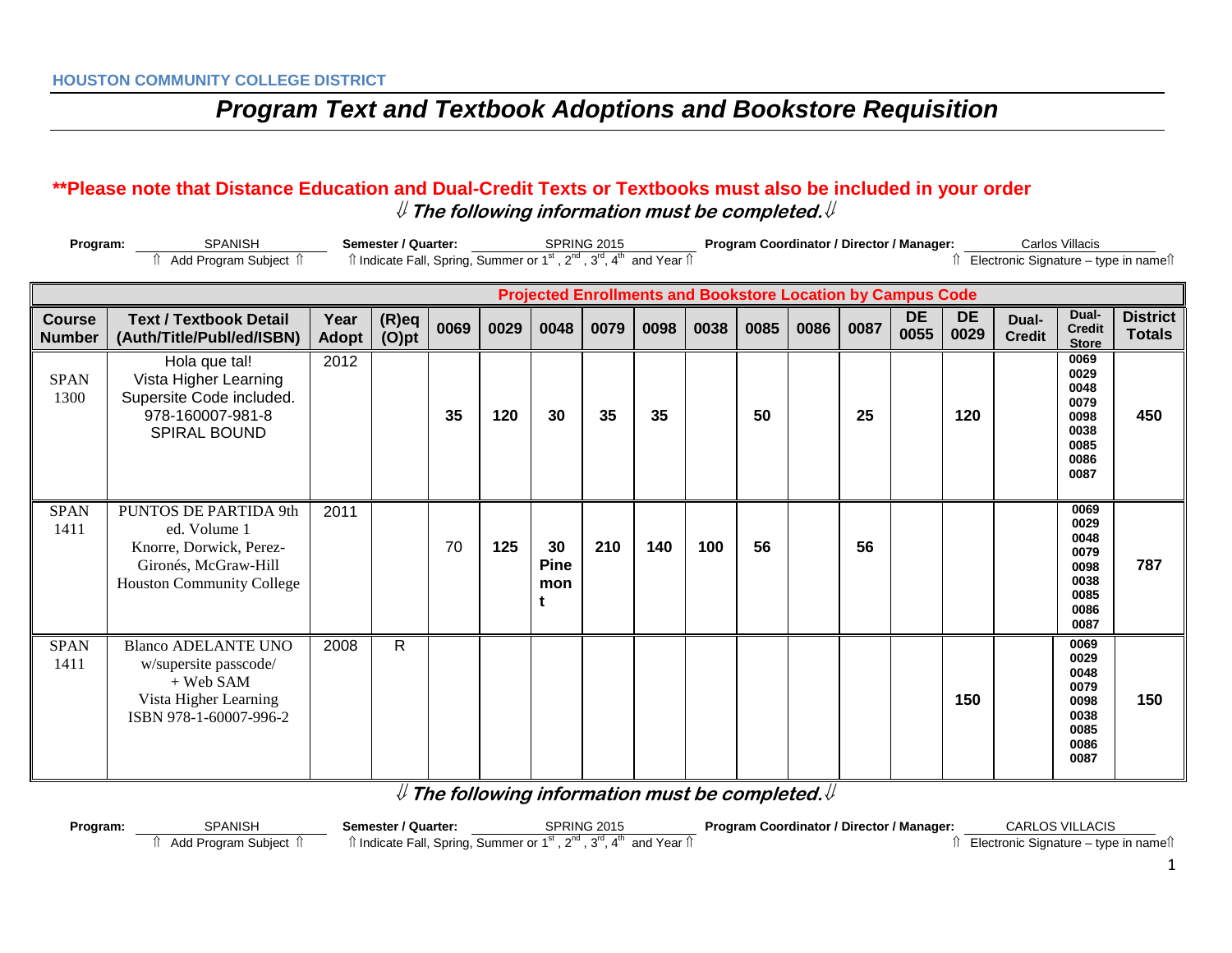### **\*\*Please note that Distance Education and Dual-Credit Texts or Textbooks must also be included in your order**

|                                | <b>Projected Enrollments and Bookstore Location by Campus Code</b>                                                               |                      |                      |      |      |      |      |      |      |      |      |      |                   |                   |                        |                                                                      |                                  |
|--------------------------------|----------------------------------------------------------------------------------------------------------------------------------|----------------------|----------------------|------|------|------|------|------|------|------|------|------|-------------------|-------------------|------------------------|----------------------------------------------------------------------|----------------------------------|
| <b>Course</b><br><b>Number</b> | <b>Text / Textbook Detail</b><br>(Auth/Title/Publ/ed/ISBN)                                                                       | Year<br><b>Adopt</b> | $(R)$ eq<br>$(O)$ pt | 0069 | 0029 | 0048 | 0079 | 0098 | 0038 | 0085 | 0086 | 0087 | <b>DE</b><br>0055 | <b>DE</b><br>0029 | Dual-<br><b>Credit</b> | Dual-<br><b>Credit</b><br><b>Store</b>                               | <b>District</b><br><b>Totals</b> |
| <b>SPAN</b><br>1412            | PUNTOS DE PARTIDA 9th<br>ed. Volume II<br>Knorre, Dorwick, Perez-<br>Gironés, McGraw-Hill<br>Houston Community College           | 2011                 | $\mathsf{R}$         |      | 20   | 30   | 30   |      | 50   |      | 56   |      |                   |                   |                        | 0069<br>0029<br>0048<br>0079<br>0098<br>0038<br>0085<br>0086<br>0087 | 186                              |
| <b>SPAN</b><br>1412            | <b>Blanco ADELANTE DOS</b><br>w/supersite passcode/<br>+ WebSAM<br>Vista Higher Learning<br>ISBN 978-1-60007-997-9               | 2008                 | $\mathsf{R}$         |      |      |      |      |      |      |      |      |      |                   | 100               |                        | 0069<br>0029<br>0048<br>0079<br>0098<br>0038<br>0085<br>0086<br>0087 | 100                              |
| <b>SPAN</b><br>2311            | PUNTOS DE PARTIDA 9th<br>ed. Volume III<br>Knorre, Dorwick, Perez-<br>Gironés, McGraw-Hill<br><b>Houston Community College</b>   | 2008                 | $\mathsf{R}$         |      |      |      |      |      | 25   |      |      |      |                   |                   |                        | 0069<br>0029<br>0048<br>0079<br>0098<br>0038<br>0085<br>0086<br>0087 | 25                               |
| <b>SPAN</b><br>2311            | <b>Blanco ADELANTE TRES</b><br>w/supersite passcode/ Vista<br><b>Higher Learning</b><br>+ Web SAM code ISBN<br>978-1-60007-998-6 | 2008                 | $\mathsf{R}$         |      |      |      |      |      |      |      |      |      |                   | 65                |                        | 0069<br>0029<br>0048<br>0079<br>0098<br>0038<br>0085<br>0086<br>0087 | 65                               |

⇓ **The following information must be completed.**⇓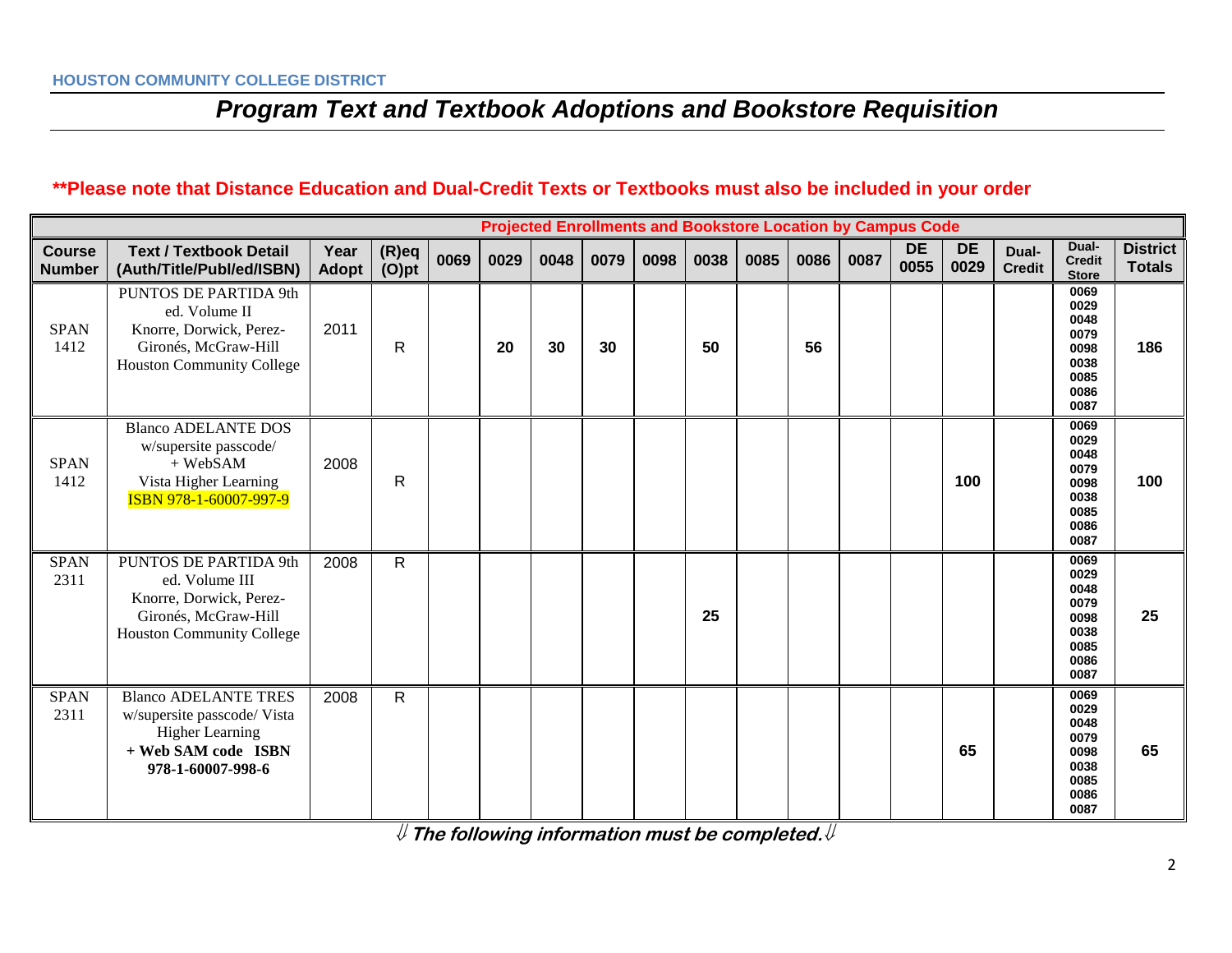### **\*\*Please note that Distance Education and Dual-Credit Texts or Textbooks must also be included in your order**

| Program: | <b>SPANISH</b>      | Semester / Quarter: | <b>SPRING 2015</b>                                                                                                                     | <b>Program Coordinator / Director / Manager:</b> | <b>CARLOS VILLACIS</b>                |
|----------|---------------------|---------------------|----------------------------------------------------------------------------------------------------------------------------------------|--------------------------------------------------|---------------------------------------|
|          | Add Program Subject |                     | $\hat{\parallel}$ Indicate Fall, Spring, Summer or 1st, 2 <sup>nd</sup> , 3 <sup>rd</sup> , 4 <sup>th</sup> and Year $\hat{\parallel}$ |                                                  | Electronic Signature – type in namell |

|                                | <b>Projected Enrollments and Bookstore Location by Campus Code</b>                                                                             |                      |                      |      |      |      |      |      |      |      |      |      |                   |                   |                        |                                                                      |                                  |
|--------------------------------|------------------------------------------------------------------------------------------------------------------------------------------------|----------------------|----------------------|------|------|------|------|------|------|------|------|------|-------------------|-------------------|------------------------|----------------------------------------------------------------------|----------------------------------|
| <b>Course</b><br><b>Number</b> | <b>Text / Textbook Detail</b><br>(Auth/Title/Publ/ed/ISBN)                                                                                     | Year<br><b>Adopt</b> | $(R)$ eq<br>$(O)$ pt | 0069 | 0029 | 0048 | 0079 | 0098 | 0038 | 0085 | 0086 | 0087 | <b>DE</b><br>0055 | <b>DE</b><br>0029 | Dual-<br><b>Credit</b> | Dual-<br><b>Credit</b><br><b>Store</b>                               | <b>District</b><br><b>Totals</b> |
| <b>SPAN</b><br>2312            | FACETAS-Lecturas/Vista<br><b>Higher Learning</b><br>José A. Blanco; María<br>Colbert.3d edition<br>$SE + SS$<br>ISBN 978-1-61767-025-1         | 2008                 | $\mathsf{R}$         |      |      |      |      |      |      |      |      | 25   |                   |                   |                        | 0069<br>0029<br>0048<br>0079<br>0098<br>0038<br>0085<br>0086<br>0087 | 25                               |
| Span<br>2312                   | FACETAS-Lecturas/Vista<br><b>Higher Learning</b><br>Supersite code + web SAM<br>code<br>José A. Blanco; María<br>Colbert.<br>978-1-61767-027-5 | 2008                 | $\mathsf{R}$         |      |      |      |      |      |      |      |      |      |                   | 85                |                        | 0069<br>0029<br>0048<br>0079<br>0098<br>0038<br>0085<br>0086<br>0087 | 85                               |
| <b>SPAN</b><br>2313            | La LenguaQue Heredamos.<br>Wiley &Sons<br><b>ISBN</b><br>978-1-118-13488-7                                                                     | 2010                 | $\mathsf{R}$         |      |      |      |      |      |      |      |      |      |                   |                   |                        | 0069<br>0029<br>0048<br>0079<br>0098<br>0038<br>0085<br>0086<br>0087 |                                  |